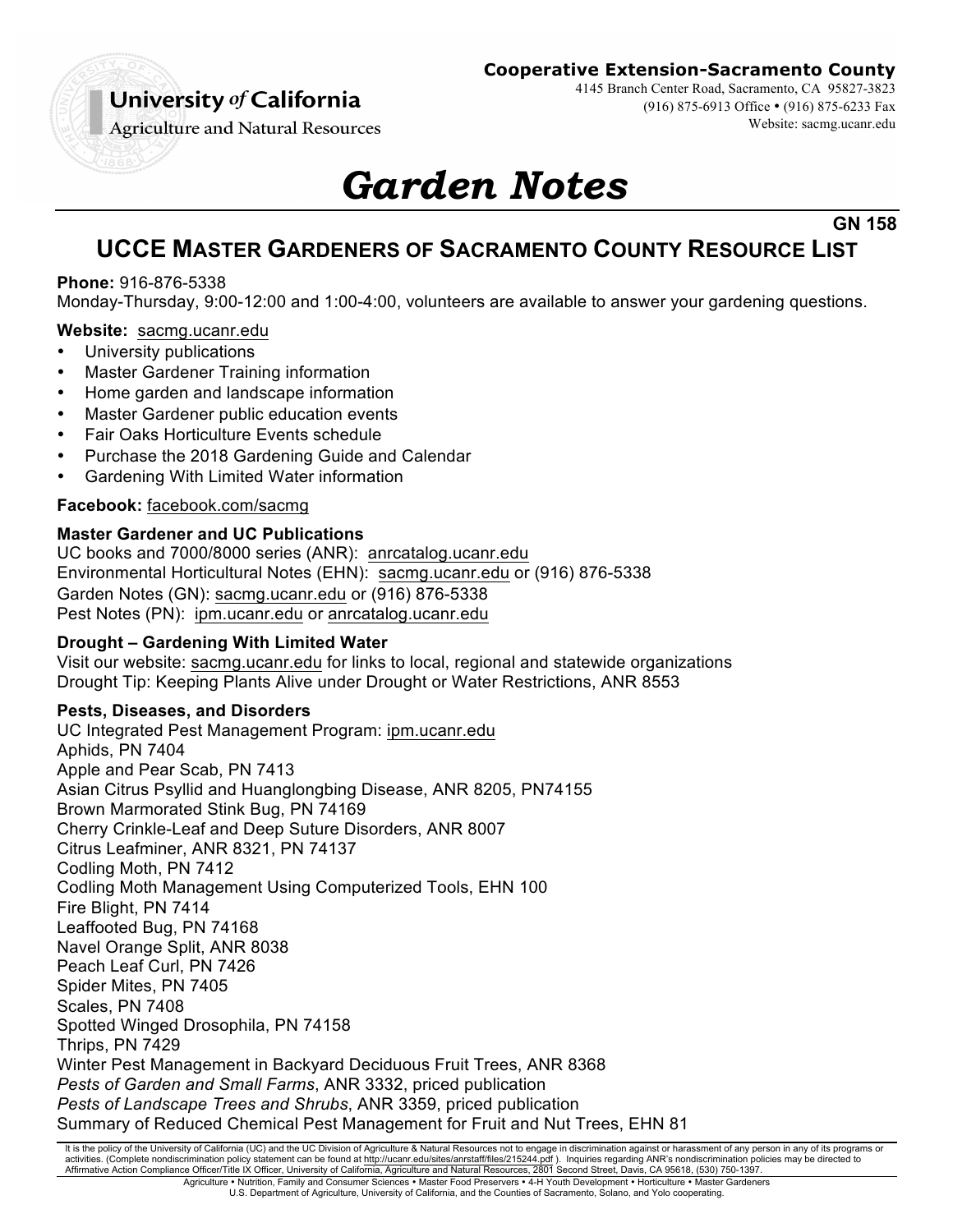#### **Berries**

Growing Cane Berries in the Sacramento Region, EHN 86 Growing Blueberries in the Sacramento Region, EHN 88

#### **Water Efficient Landscaping**

Drought Tip: Keeping Plants Alive under Drought or Water Restrictions, ANR 8553 Ornamental Grasses, EHN 91 FOHC WEL Plant List, GN 101 FOHC WEL, California Native Garden Plant List, GN 139 FOHC Ultra WEL Plant List, GN 163 See GN 101 Attracting Beneficial Insects to your Garden, GN 129 Attracting Native Pollinators, GN 156 Use of California Native Plant Material as a Means of Conserving Water in Landscape, EHN 6 Water Efficient Landscape Plants, EHN 60 Plants and More: An Overview of Water Efficient Landscapes, EHN 60A Lawn Removal Methods, GN 161

#### **Composting and Worm Composting**

Composting for the Home Gardener, EHN 98 Worm Composting, The Basic Steps for Creating a Worm Bin, GN 144 Compost in a Hurry*,* ANR 8037 Compost Sifter Building Instructions, GN 162

#### **Vegetables**

Home Vegetable Gardening Resources, GN 164 Vegetable Gardening Basics, ANR 8059 Vegetable Gardening 101, EHN 96 Vegetable Container Planting Tips, GN 140 Cover Cropping in Home Vegetable Gardens, EHN 87 Growing Beets in Sacramento, EHN 95 Growing Melons in Sacramento, EHN 99 Growing Sweet Potatoes in the Sacramento Area, EHN 102 Growing Tomatoes in the Home Garden, ANR 8159 Tomatoes: Suggested Varieties for the Sacramento Area, GN 147 Sacramento Vegetable Planting Schedule, EHN 11 Sheet Mulching, EHN 94 Soils and Plant Tissue Laboratories, GN 130 Soil Solarization for Gardens and Landscapes, PN 74145 Soil Temperature Conditions for Vegetable Seed Germination, GN 154 Straw Bale Gardening, GN 160 and ANR 8559 Understanding Information on a Seed Packet, GN 128 What's In the Bag? Soil Amendments, EHN 101

#### **Fruit Trees**

Codling Moth Management Using Computerized Tools, EHN 100 Fruit Trees: Thinning Young Fruit, ANR 8047 Fruit Trees: Planting and Care of Young Trees, ANR 8048 Fruit Trees: Training and Pruning Deciduous Trees, ANR 8057 Fruit Trees: Pruning Overgrown Deciduous Trees, ANR 8058 Why Fruit Trees Fail to Bear, EHN 68 *The Home Orchard*, ANR 3485, priced publication

#### **Budding and Grafting**

Bud Grafting, EHN 85 Budding and Grafting Citrus and Avocados, ANR 8001 Grafting Affinities of Some Common Fruit Tree Species, GN 104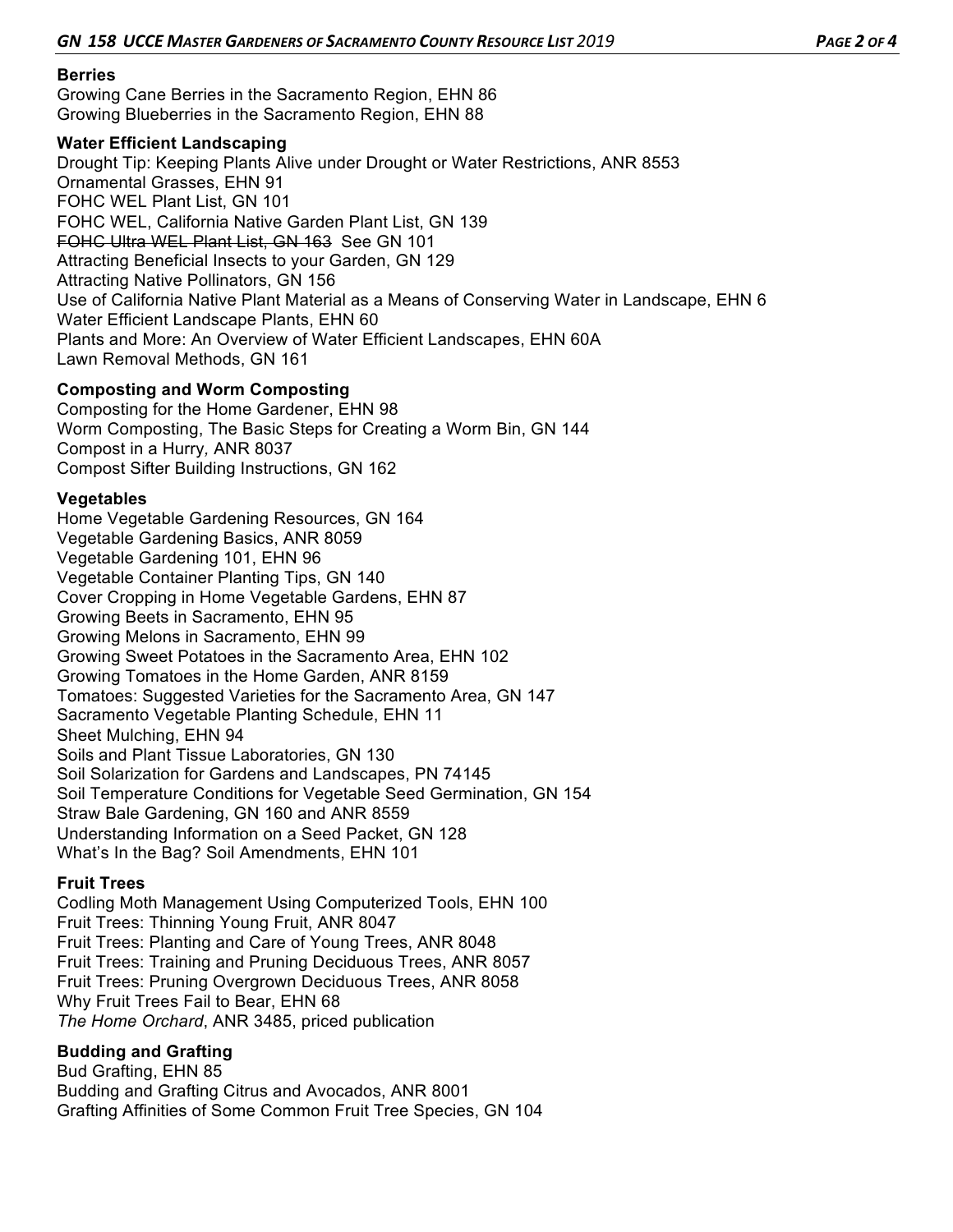#### **Citrus**

Growing Citrus in Sacramento, GN 127 Citrus Resources, GN 135 Tried and true or something new? Citrus varieties, ANR 8472 Growing Citrus in Kern County, Craig Kallsen, cekern.ucanr.edu/files/98580.pdf Photographic Guide to Citrus Fruit Scarring, ANR 8090 Frost Protection for Citrus and Other Subtropicals, ANR 8100 *Integrated Pest Management for Citrus*, ANR 3033, priced publication Control of Citrus Blast, Brown Rot of Citrus Trees, EHN 12 Asian Citrus Psyllid and Huanglongbing Disease, ANR 8205, PN74155 Citrus Leafminer, ANR 8321, PN 74137 Navel Orange Split, ANR 8038

#### **Grapes**

Guidelines for the Home Vineyard, EHN 97 Powdery Mildew, PN 7494 Grapevines – Girdling and Cluster Thinning to Increase Berry Size, EHN 30 Grape: UC IPM Pest Management Guidelines, ANR 3448 Growing Grapes, Care of Young Plants, GN 169

#### **Herbs**

Landscaping with Herbs, EHN 15 Culinary Herb Profiles, EHN 70 Basil, GN115 Growing Edible Flowers in Your Garden, GN 155 Lavenders for California Gardens, ANR 8135

#### **Miscellaneous**

What's In the Bag? Soil Amendments, EHN 101 Sheet Mulching, EHN 94 The Orchard Bee Nesting House, GN 102 How to Attract and Maintain Pollinators in Your Garden, ANR 8498

#### **UC Books**

*Abiotic Disorders of Landscape Plants, A Diagnostic Guide*, ANR 3420 *California Master Gardener Handbook*, ANR 3382 *Drip Irrigation in the Home Landscape*, ANR 2157 *Healthy Roses*, ANR 21589 *The Home Orchard*, ANR 3485 *IPM for Citrus*, ANR 3303 *IPM for Stone Fruit*, ANR 3389 *IPM for Apples and Pears*, ANR 3340 *Natural Enemies Handbook*, ANR 3386 *Oaks in the Urban Landscape*, ANR 3518 *Pests of Garden and Small Farms*, ANR 3332 *Pests of Landscape Trees and Shrubs*, ANR 3359 *Songbird, Bat and Owl Boxes*, ANR 21636 *Wildlife Pest Control Around Gardens and Homes*, ANR 21385

#### **Books**

Additional vegetable books: Home Vegetable Gardening Resources, GN 164 *American Horticultural Society, Pruning and Training Edible Landscaping*, Rosalind Creasy, 2010, Sierra Club Books *The Edible Front Yard*, Ivette Soler, 2011, Timber Press *Sunset Western Garden Book,* Sunset Publishing *Sunset Western Garden Book of Edibles,* 2010, Sunset Publishing *Garden,* Andrea Bellamy, 2010, Timber Press *The Edible Flower Garden,* Rosalind Creasy, 1999, Periplus Editions *The Edible Herb Garden*, Rosalind Creasy, 1999, Periplus Editions